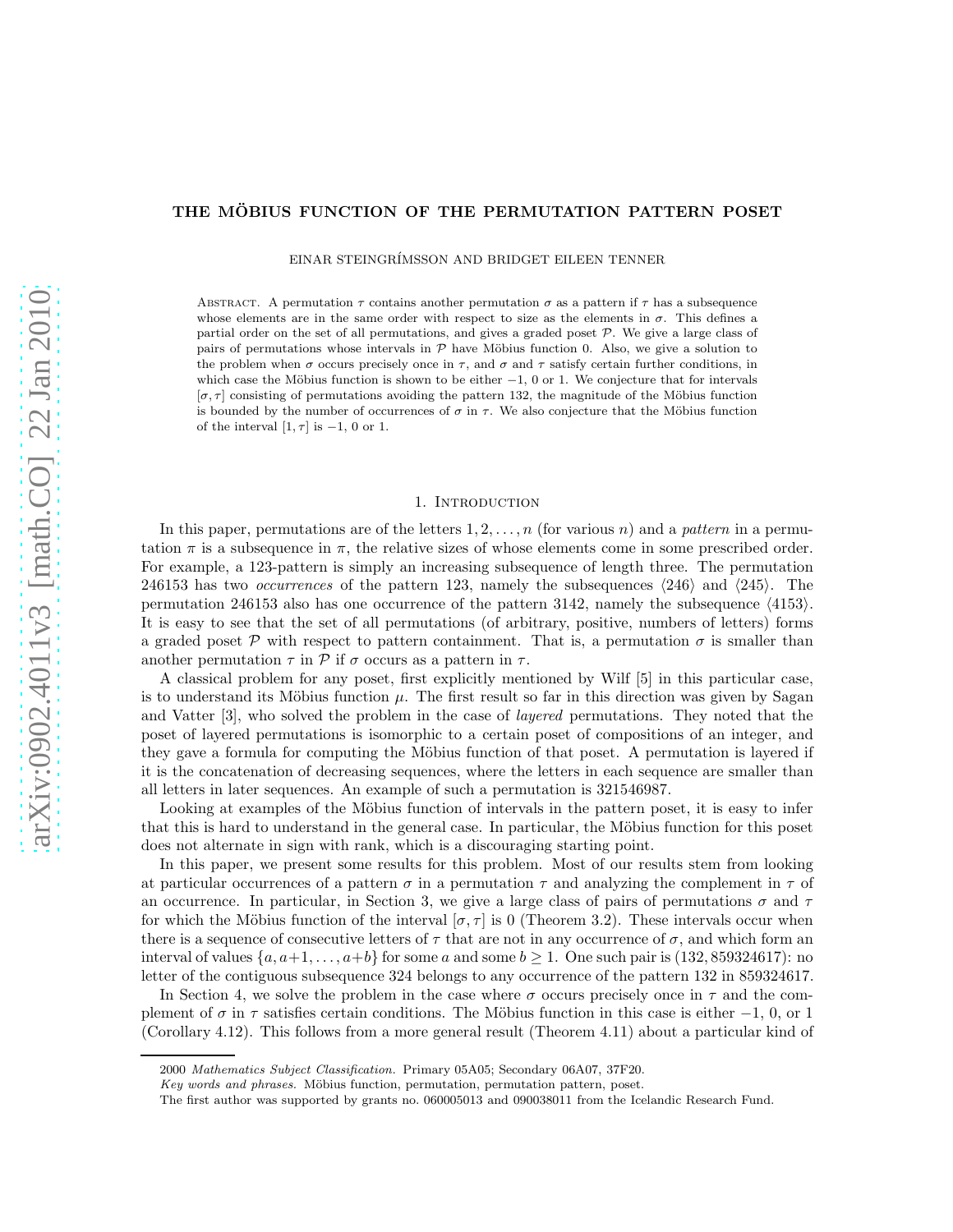fixed occurrence of  $\sigma$  in  $\tau$ . We believe that there are other interesting classes of intervals also having Möbius function  $-1$ , 0 or 1, as we explain below.

In the final section, we conjecture that if the permutations in an interval  $[\sigma, \tau]$  avoid the pattern 132 (equivalently, if  $\tau$  avoids 132), then the absolute value of the Möbius function of  $[\sigma, \tau]$  is bounded by the number of occurrences of  $\sigma$  in  $\tau$ . Due to the symmetries among 132, 231, 213 and 312, the pattern 132 can be replaced by any one of the other three patterns in this conjecture. Thus, this conjecture is equivalent to the conjecture that if the absolute value of the Möbius function of an interval  $[\sigma, \tau]$  exceeds the number of occurrences of  $\sigma$  in  $\tau$  then  $\tau$  must contain all of the patterns 132, 231, 213 and 312. Observe also that if this conjecture holds, then, for intervals  $[\sigma, \tau]$  where  $\sigma$ occurs precisely once in  $\tau$ , the Möbius function must be 0, 1 or -1.

Finally, we conjecture that if a permutation  $\tau$  avoids 132, then the interval  $[1, \tau]$  has Möbius function  $-1$ , 0 or 1.

#### 2. Definitions and notation

Let  $\mathcal{S}_n$  be the set of permutations of the letters  $\{1, 2, \ldots, n\}$ . We represent permutations in oneline notation, meaning that the permutation  $\sigma \in \mathcal{S}_k$  is denoted  $\sigma = \sigma(1)\sigma(2)\cdots \sigma(k)$ . Throughout this section, fix permutations  $\sigma \in \mathcal{S}_k$  and  $\tau \in \mathcal{S}_n$ , with  $k \leq n$ .

**Definition 2.1.** If  $\pi$  is a permutation of a set of k integers, then its *standard form* is the permutation of  $\{1, 2, \ldots, k\}$  whose letters are in the same relative order of size as those of  $\pi$ . We say that two permutations are order isomorphic if they have the same standard form.

For example, the standard form of both 3615 and 4725 is 2413, meaning that 3615, 4725, and 2413 are all order isomorphic to each other.

**Definition 2.2.** The permutation  $\tau$  contains  $\sigma$  (also,  $\tau$  has a  $\sigma$ -pattern) if there exist indices  $i_1 < \cdots < i_k$  such that  $\sigma$  is order isomorphic to  $\tau(i_1)\cdots \tau(i_k)$ . If  $\tau$  does not contain  $\sigma$ , then  $\tau$ avoids σ.

If  $\tau$  has a  $\sigma$ -pattern, with  $i_1 < \cdots < i_k$  as in Definition 2.2, then  $\tau(i_1)\cdots \tau(i_k)$  is an *occurrence* of  $\sigma$  in  $\tau$ . The substring  $\tau(i_{j_1})\cdots\tau(i_{j_\ell})$  will be denoted  $\langle\sigma(j_1)\cdots\sigma(j_\ell)\rangle$ , and occurrences of  $\sigma$  will be distinguished by subscripts:  $\langle \sigma \rangle_i$ . When speaking of an occurrence  $\langle \sigma \rangle$  it is necessary to know in what larger permutation this occurrence sits ( $\tau$  in the current discussion). In many instances this will be clear from the context, and will not be specified further.

Example 2.3. Let  $\tau = 74136825$  and  $\sigma = 1243$ . Then  $\langle 1365 \rangle$  and  $\langle 1385 \rangle$  are the only two occurrences of  $\sigma$  in  $\tau$ . We can name  $\langle \sigma \rangle_1 = \langle 1365 \rangle$  and  $\langle \sigma \rangle_2 = \langle 1385 \rangle$ .

If  $\tau$  has a  $\sigma$ -pattern, and  $\langle \sigma \rangle$  is a particular occurrence of  $\sigma$  in  $\tau$  with  $x \in \tau \setminus \langle \sigma \rangle$  a letter of  $\tau$  not in  $\langle \sigma \rangle$ , then we will simplify notation somewhat and write

$$
\langle \sigma \rangle + x := \langle \langle \sigma \rangle \cup \{x\} \rangle \tag{1}
$$

to indicate the occurrence of a pattern in  $\tau$  (different from the  $\sigma$ -pattern) formed by the letters  $\langle \sigma \rangle \cup \{x\}.$  The notation  $\langle \sigma \rangle + S$  is analogously defined, whenever S is a subset of letters in  $\tau \setminus \langle \sigma \rangle$ .

**Example 2.4.** With the notation of Example 2.3,  $\langle \sigma \rangle_1 + 2 = \langle 13625 \rangle$  and  $\langle \sigma \rangle_1 + 7 = \langle 71365 \rangle$ .

**Definition 2.5.** If  $\tau$  contains  $\sigma$ , then write  $\sigma \leq \tau$ . If  $\sigma \leq \tau$ , but  $\sigma$  and  $\tau$  are not order isomorphic (in particular,  $\sigma \neq \tau$ ), then write  $\sigma < \tau$ . If  $\sigma < \tau$  and  $k = n - 1$ , then  $\tau$  covers  $\sigma$ . Let P denote the poset of all permutations of arbitrary, positive, numbers of letters, ordered by pattern containment. That is, the partial ordering on  $P$  is defined by the relation  $\leq$ .

Two elements s and t in a poset P determine an interval  $[s, t] = \{x \in P \mid s \leq x \leq t\}$ , with  $[s, t] = \emptyset$  if  $s \not\leq t$  in P. We also define the half-open interval  $[s, t] = \{x \in P \mid s \leq x < t\}.$ 

It is easy to see that the permutation pattern poset  $P$  is graded. That is, the lengths of all maximal chains in an interval are the same. More precisely, the length of a maximal chain between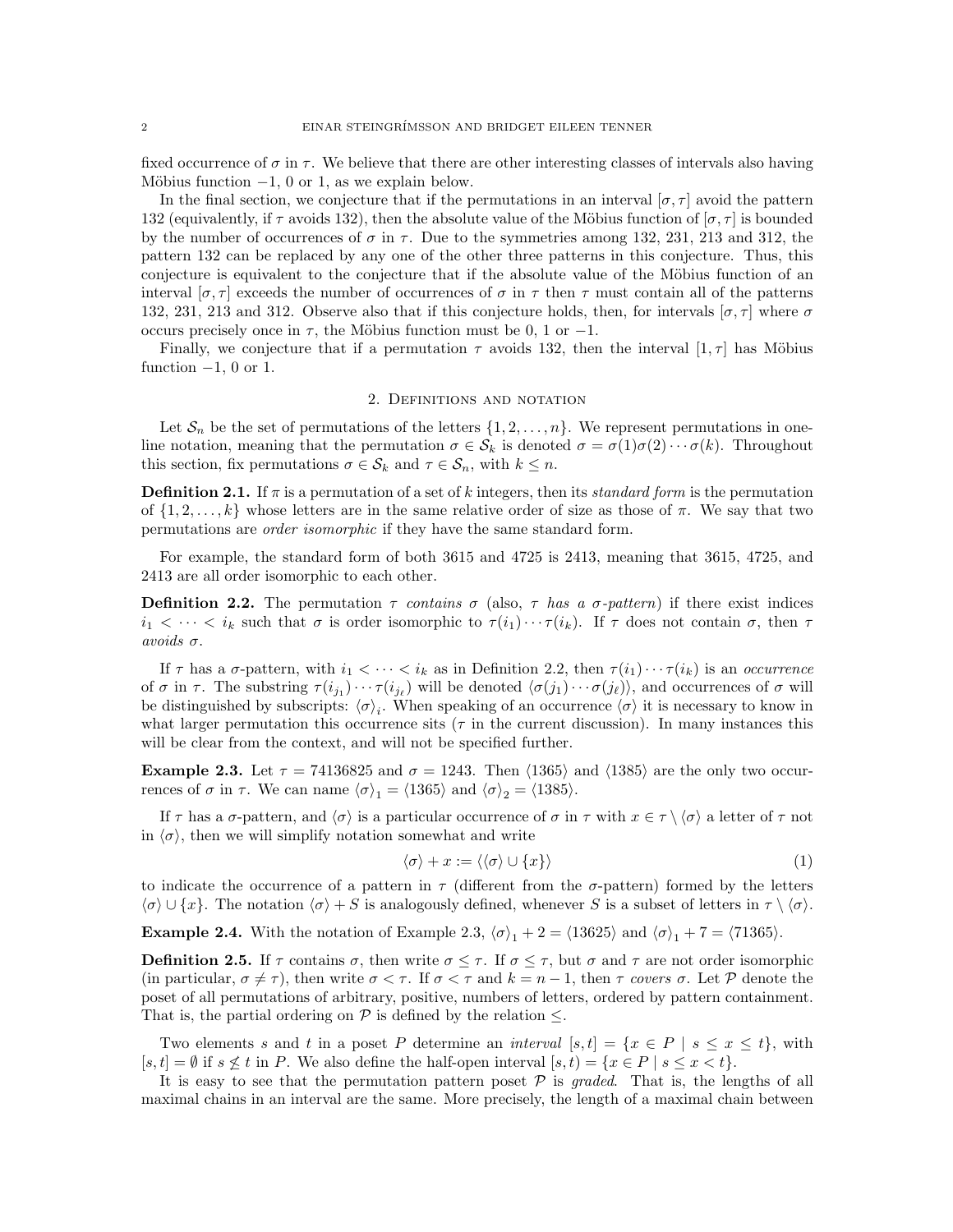two permutations  $\sigma$  and  $\tau$ , where  $\sigma \leq \tau$ , is the difference between the number of letters of  $\tau$  and of σ. This number is also called the rank of the interval.

**Definition 2.6.** Given an interval [s, t] in a poset P, the Möbius function  $\mu<sub>P</sub>$  of this interval, written  $\mu$  when no confusion will arise, is recursively defined by

$$
\mu(s,t) = \begin{cases}\n0 & \text{if } s \nleq t, \\
1 & \text{if } s = t, \text{ and} \\
-\sum_{s \leq x < t} \mu(s,x) & \text{otherwise.} \n\end{cases}
$$
\n(2)

From Definition 2.6, it is clear that if  $s \neq t$ , then the sum of the values  $\mu(s, x)$  over all x in the interval  $[s, t]$  equals zero. For an example of how the Möbius function can be computed from Definition 2.6, see Figure 1.



FIGURE 1. Computing the Möbius function of an interval: the number at each element in this poset gives the value of the Möbius function of the interval from the minimum element to that element.

**Definition 2.7.** We regard patterns (permutations)  $\sigma$  in the permutation pattern poset  $\mathcal{P}$  as functions from P to N, where  $\sigma(\tau)$  is the number of occurrences of  $\sigma$  in  $\tau$ .

Note that if  $\sigma \nleq \tau$ , then  $\sigma(\tau) = 0$ .

Example 2.8. Let  $\sigma = 231$  and  $\tau = 23541$ . Then  $\sigma(\tau) = 5$  because there are five distinct occurrences of the pattern  $\sigma$  in  $\tau$ :  $\langle 231 \rangle$ ,  $\langle 251 \rangle$ ,  $\langle 241 \rangle$ ,  $\langle 351 \rangle$ , and  $\langle 341 \rangle$ .

**Definition 2.9.** If a permutation  $\tau$  maps a non-singleton interval onto an interval, then this image is an *interval block*. More precisely, fix an integer  $b \geq 1$ . If  $\tau$  has a factor (consecutive substring)  $I = \tau(a)\tau(a+1)\cdots\tau(a+b)$ , where the set of values  $\{\tau(a), \tau(a+1), \ldots, \tau(a+b)\}$  consists of all the numbers  $a', a' + 1, \ldots, a' + b$  for some a', then I is an interval block.

Example 2.10. The permutation 71342865 has interval blocks 34, 342, 1342, 65 and 71342865.

This definition may bring to mind *simple* permutations:  $\pi$  is simple if it has no interval blocks other than  $\pi$  itself. For information about these permutations, see [2] and [1].

**Definition 2.11.** Suppose that  $\sigma \leq \tau$  in P, and fix an occurrence  $\langle \sigma \rangle$  of  $\sigma$  in  $\tau$ . If  $\tau$  has an interval block that does not intersect the occurrence  $\langle \sigma \rangle$ , then the pair  $(\langle \sigma \rangle, \tau)$  has an *interval block*. Otherwise the pair is interval free.

**Definition 2.12.** Suppose that  $\sigma \leq \tau$ . If  $\tau$  has an interval block that does not intersect any occurrence of  $\sigma$ , then the pair  $(\sigma, \tau)$  has an *interval block*.

**Example 2.13.** Let  $\sigma = 2341$  and  $\tau = 162395784$ . The pair  $(\sigma, \tau)$  has interval block  $I = 23$  because the occurrences of  $\sigma$  in  $\tau$ , namely  $\langle 6784 \rangle$  and  $\langle 5784 \rangle$ , are each disjoint from I.

To compute the Möbius function  $\mu(\sigma, \tau)$ , one examines the interval  $[\sigma, \tau] \subset \mathcal{P}$ . For our purposes, it will be helpful first to examine a slightly different poset, described below.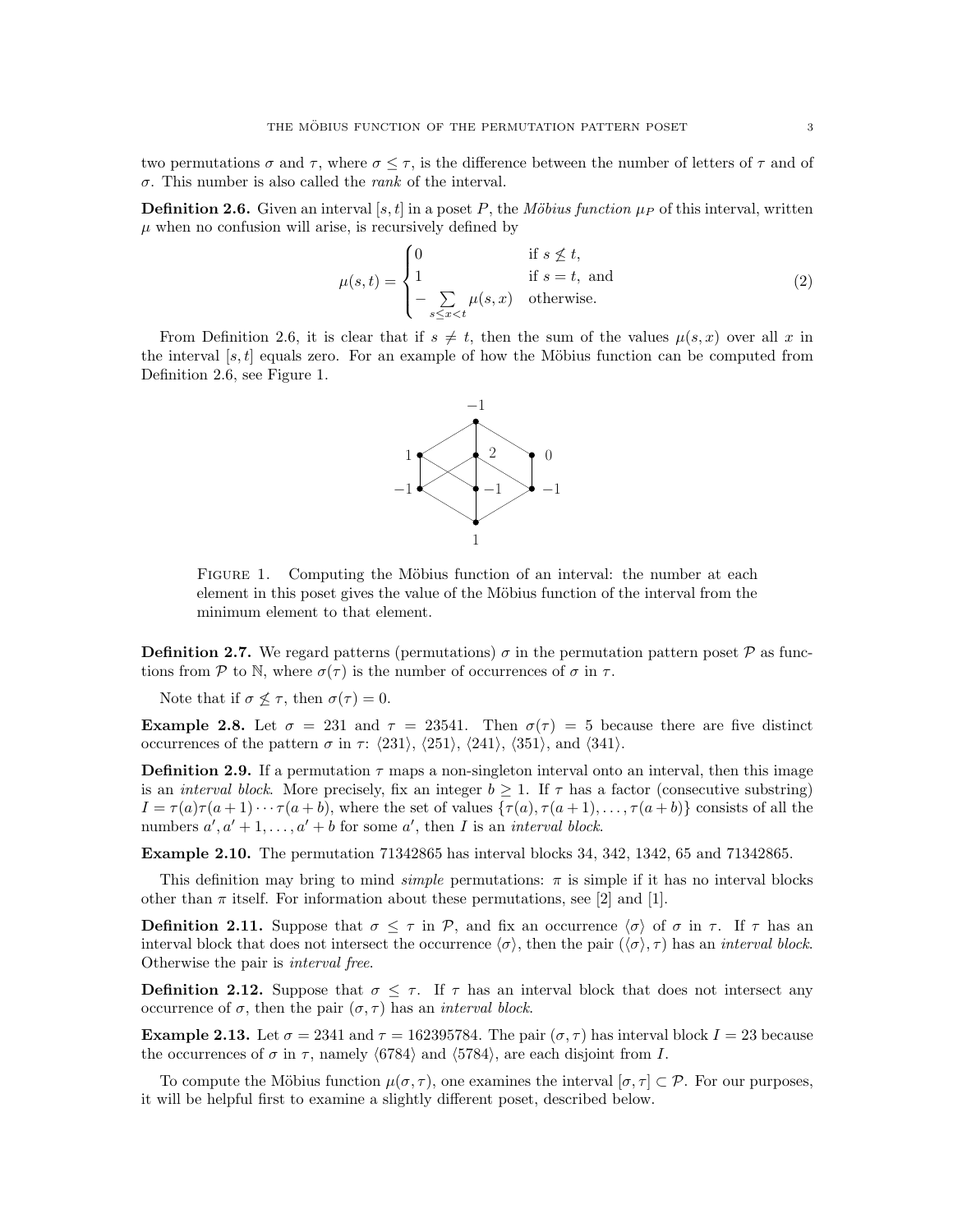**Definition 2.14.** Suppose that  $\sigma \leq \tau$ , and that  $\langle \sigma \rangle$  is a particular occurrence of  $\sigma$  in  $\tau$ . Set  $C := \tau \setminus \langle \sigma \rangle$  to be the complement of  $\langle \sigma \rangle$  in  $\tau$ . Let the *occurrence poset*  $[\langle \sigma \rangle, \tau]$  denote the partially ordered set consisting of permutations formed by deleting arbitrary subsets of letters of C from  $\tau$ . Two such permutations are considered equivalent if they are order isomorphic and if the specified occurrence  $\langle \sigma \rangle$  is in the same positions in each. A permutation *ρ* is covered by π if *ρ* can be obtained from  $\pi$  by removing a letter of  $\pi \setminus \langle \sigma \rangle$ . This defines the partial ordering in  $[\langle \sigma \rangle, \tau]$ .

In particular, if  $\sigma(\tau) = 1$ , then  $[\langle \sigma \rangle, \tau] = [\sigma, \tau]$ . If  $\tau = \overline{634521}$ , where we have overlined the letters in a particular occurrence  $\langle \sigma \rangle$  of the pattern 321, then the permutations obtained by deleting any single letter of  $C = \{3, 5, 1\}$  are  $\overline{53421}$ ,  $\overline{53421}$  and  $\overline{52341}$ . Note that the first two of these are identical as permutations, but are considered distinct here because  $\langle \sigma \rangle$  is in different positions. Figure 2 depicts the intervals  $[\sigma, \tau]$  and  $[\langle \sigma \rangle, \tau]$  for this example.



FIGURE 2. The posets  $[\sigma, \tau]$  and  $[\langle \sigma \rangle, \tau]$ , with  $\sigma = 321, \tau = 634521$ , and  $\langle \sigma \rangle =$  $\langle 642 \rangle$ . In the latter poset, the letters in the occurrence  $\langle \sigma \rangle$  are marked.

When no confusion will arise, the Möbius function of the interval  $(\langle \sigma \rangle, \tau]$  will be denoted

 $\mu(\langle \sigma \rangle, \tau) := \mu_{\left[\langle \sigma \rangle, \tau\right]}(\langle \sigma \rangle, \tau).$ 

Definition 2.14 will be helpful for analyzing the Möbius function of a generic interval  $[\sigma, \tau]$  in P because the Möbius function can be computed as an alternating sum of chains according to length. In any chain from  $\tau$  to  $\sigma$  in  $\mathcal{P}$ , the final element must be a  $\sigma$ -pattern. Thus this chain highlights a particular occurrence of  $\sigma$  in  $\tau$  and removes the other letters successively. Of course, we must exercise caution because there may be some overcounting of these chains. One instance in which there can be no overcounting is when  $\sigma(\tau) = 1$ , and hence  $[\sigma, \tau] = [\langle \sigma \rangle, \tau]$ .

## 3. Pairs with interval blocks

Throughout this section, fix  $\sigma \in \mathcal{S}_k$  and  $\tau \in \mathcal{S}_n$  such that  $\sigma \leq \tau$  in P, and fix an occurrence  $\langle \sigma \rangle$ of  $\sigma$  in  $\tau$ .

**Theorem 3.1.** Let  $\sigma \in \mathcal{S}_k$  and  $\tau \in \mathcal{S}_n$ , with  $\sigma \leq \tau$ . If the pair  $(\langle \sigma \rangle, \tau)$  has an interval block, then

$$
\mu(\langle \sigma \rangle, \tau) = 0.
$$

*Proof.* We prove the theorem by induction on  $n - k$ , the rank of the interval  $\langle \sigma \rangle$ ,  $\tau$ . Since  $(\langle \sigma \rangle, \tau)$ has an interval block,  $n - k$  must be at least 2. In the case  $n - k = 2$ , which serves as the basis of the induction, the pair  $(\langle \sigma \rangle, \tau)$  has precisely one interval block (with two elements), which we call I. This implies that the poset  $\langle \sigma \rangle$ ,  $\tau$  is a three element chain, where the middle element is obtained by removing one of the two letters of I from  $\tau$ . The Möbius function of such a chain is 0, as desired.

Assume that the result holds for all intervals of rank less than  $n-k$ , where  $n-k \geq 3$ . Let I be an interval block in the pair  $(\langle \sigma \rangle, \tau)$ , where  $[\langle \sigma \rangle, \tau]$  has rank  $n - k$ . Let  $\pi$  be the permutation obtained from  $\tau$  by deleting all but one letter from I, but otherwise leaving  $\tau$  intact. For each permutation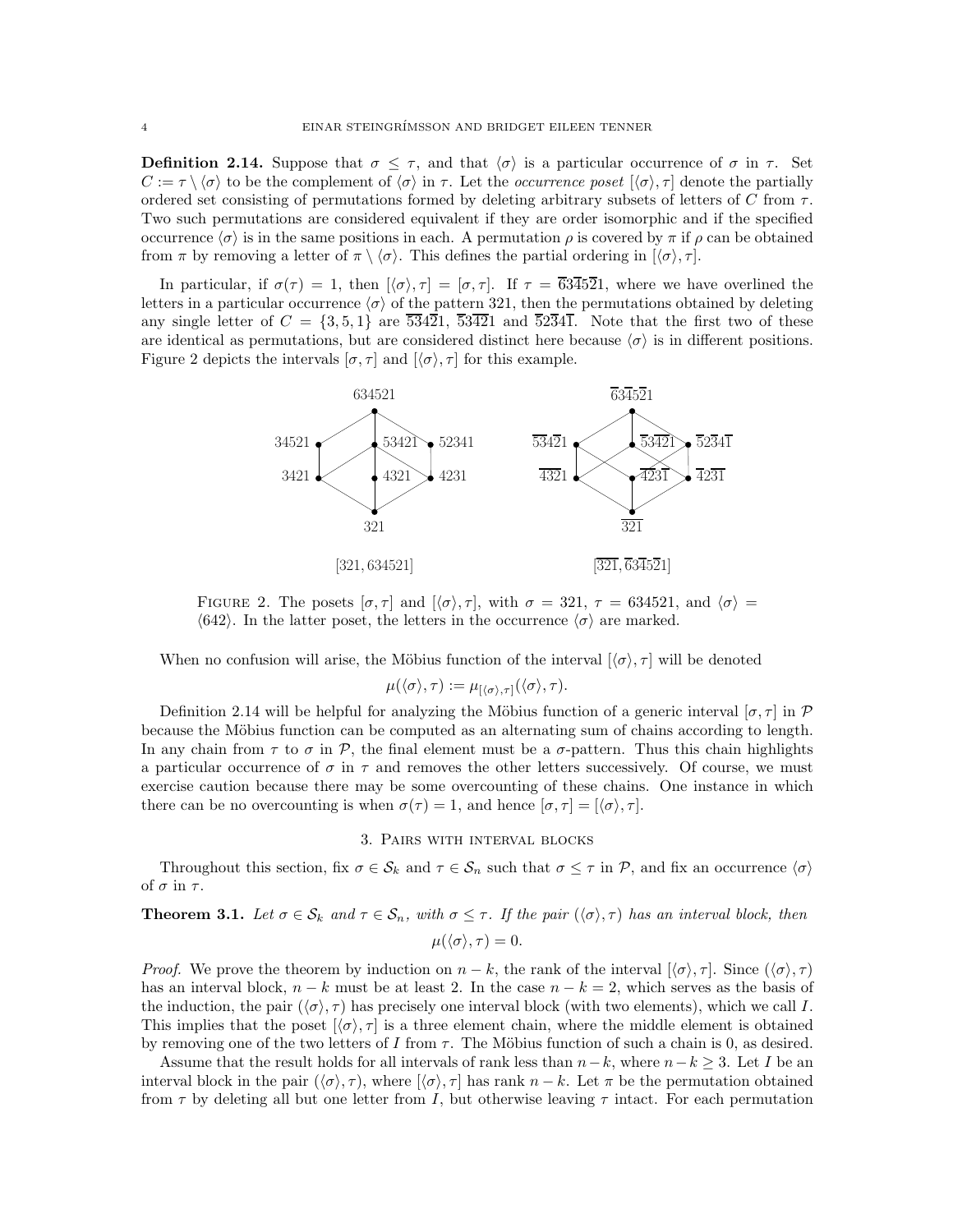Because  $[\langle \sigma \rangle, \pi]$  is a closed interval in  $[\langle \sigma \rangle, \tau]$ , the sum of the values of the Möbius function over this interval is zero. Thus

$$
\mu(\langle \sigma \rangle, \tau) = - \sum_{\rho \in [(\sigma), \tau)} \mu(\langle \sigma \rangle, \rho)
$$
  
\n
$$
= - \sum_{\rho \in [(\sigma), \pi]} \mu(\langle \sigma \rangle, \rho) - \sum_{\rho \in [(\sigma), \tau)} \mu(\langle \sigma \rangle, \rho)
$$
  
\n
$$
= - \sum_{\rho \in [\langle \sigma \rangle, \tau)} \mu(\langle \sigma \rangle, \rho).
$$
 (3)

Now, each  $\rho$  in the summation in Equation (3) is strictly smaller than  $\tau$ , so the rank of  $(\langle \sigma \rangle, \rho]$ for each such  $\rho$  is strictly less than  $n - k$ . Moreover, the pair  $(\langle \sigma \rangle, \rho)$  contains an interval block. Hence, by the inductive hypothesis,  $\mu(\langle \sigma \rangle, \rho) = 0$  for all such  $\rho$ , which implies that  $\mu(\langle \sigma \rangle, \tau) = 0$ , completing the proof.  $\Box$ 

As discussed earlier, the poset  $(\langle \sigma \rangle, \tau]$  will be a helpful tool for the analysis of intervals in P. In fact, Theorem 3.1 can be translated readily into a statement about intervals in  $P$ , as shown in the following theorem. The proof of this result is entirely analogous to that of the previous theorem.

**Theorem 3.2.** If the pair  $(\sigma, \tau)$  has an interval block, then

$$
\mu(\sigma,\tau)=0.
$$

*Proof.* Consider  $\sigma \in \mathcal{S}_k$  and  $\tau \in \mathcal{S}_n$ , with  $\sigma \leq \tau$  in  $\mathcal{P}$ .

We prove the theorem by induction on  $n - k$ , the rank of the interval  $[\sigma, \tau]$ . Since  $(\sigma, \tau)$  has an interval block,  $n - k$  must be at least 2. In the case  $n - k = 2$ , which serves as the basis of the induction, the pair  $(\sigma, \tau)$  as precisely one interval block (with two elements), which we call I. This implies that the poset  $[\sigma, \tau]$  is a three element chain, where the middle element is obtained by removing one of the two letters of I from  $\tau$ . The Möbius function of such a chain is 0, as desired.

Assume that the result holds for all intervals of rank less than  $n - k$ , where  $n - k \geq 3$ . Let I be an interval block in the pair  $(\sigma, \tau)$ , where  $[\sigma, \tau]$  has rank  $n - k$ . Let  $\pi$  be the permutation obtained from  $\tau$  by deleting all but one letter from I, but otherwise leaving  $\tau$  intact. For each permutation  $\rho \in [\sigma, \tau]$  such that  $\rho \not\leq \pi$ , the pair  $(\sigma, \rho)$  must contain an interval block because  $\rho$  must contain at least two letters originating from I.

Because  $[\sigma, \pi]$  is a closed interval in  $[\sigma, \tau]$ , the sum of the values of the Möbius function over this interval is zero. Thus

$$
\mu(\sigma,\tau) = -\sum_{\rho \in [\sigma,\tau)} \mu(\sigma,\rho)
$$
  
\n
$$
= -\sum_{\rho \in [\sigma,\pi]} \mu(\sigma,\rho) - \sum_{\substack{\rho \in [\sigma,\tau) \\ \rho \not\leq \pi}} \mu(\sigma,\rho)
$$
  
\n
$$
= -\sum_{\substack{\rho \in [\sigma,\tau) \\ \rho \not\leq \pi}} \mu(\sigma,\rho).
$$
 (4)

Now, each  $\rho$  in the summation in Equation (4) is strictly smaller than  $\tau$ , so the rank of  $[\sigma, \rho]$  for each such  $\rho$  is strictly less than  $n - k$ . Moreover, the pair  $(\sigma, \rho)$  contains an interval block. Hence, by the inductive hypothesis,  $\mu(\sigma, \rho) = 0$  for all such  $\rho$ , which implies that  $\mu(\sigma, \tau) = 0$ , completing the proof.  $\Box$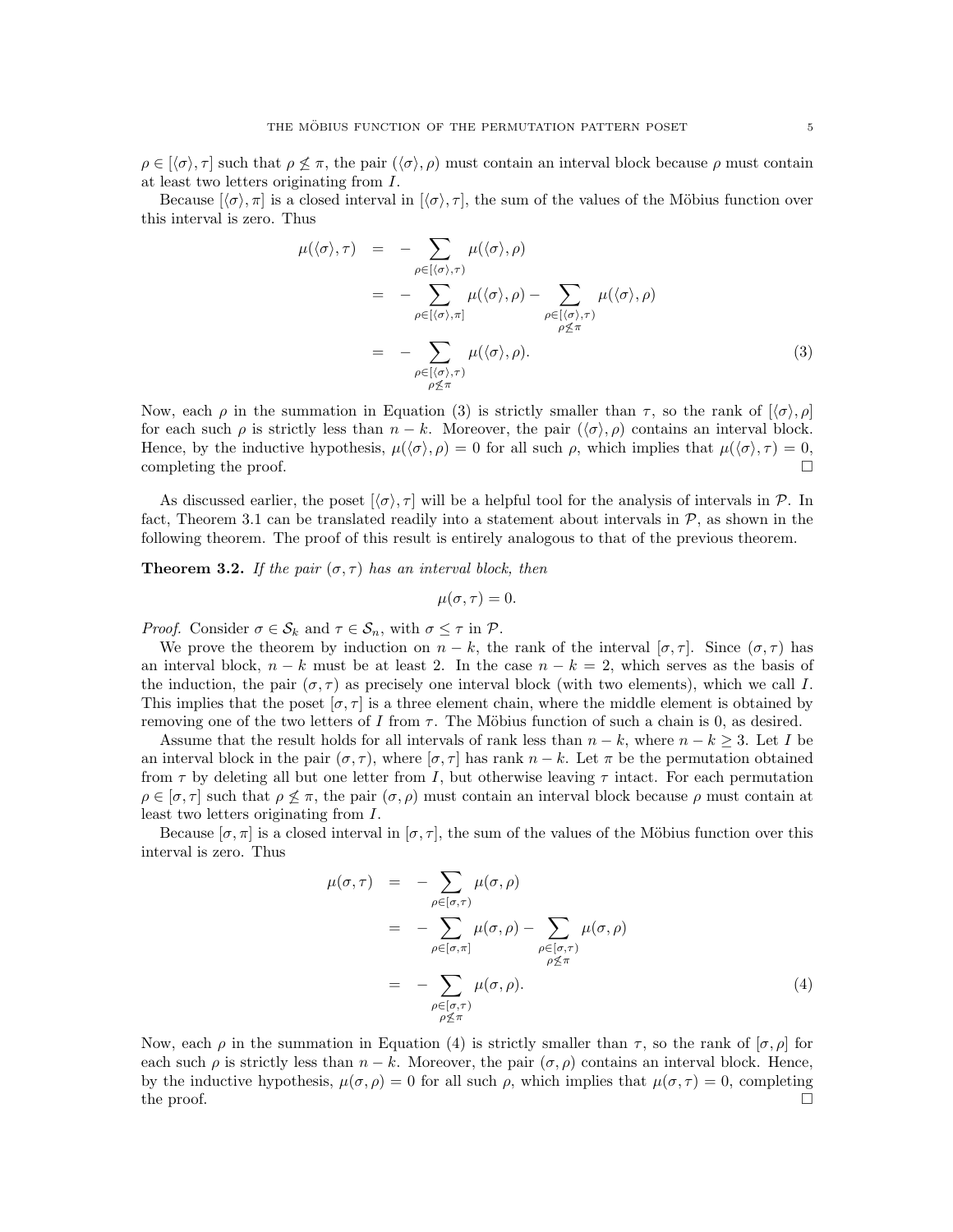There are several things to note about Theorem 3.2. First, the result does not hold if there is an interval block in  $\tau$  that is disjoint from some, but not all, occurrences of  $\sigma$  in  $\tau$ . For example, let  $\sigma = 12$  and  $\tau = 3412$ . The interval block 12 is disjoint from the occurrence  $\langle \sigma \rangle_1 = \langle 34 \rangle$ , but not from the occurrence  $\langle \sigma \rangle_2 = \langle 12 \rangle$ . However, if one considers the poset  $[\langle \sigma \rangle_1, \tau]$ , then  $\mu_{[\langle \sigma \rangle_1, \tau]}(\langle \sigma \rangle_1, \tau) = 0$ , whereas  $\mu_{[\sigma,\tau]}(\sigma,\tau) = 1$ .

Also, the converse of Theorem 3.2 is false. For example, let  $\sigma = 1$  and  $\tau = 123$ . The pair  $(\sigma, \tau)$  does not have an interval block, but  $\mu(\sigma, \tau) = 0$ . Thus, the property  $\mu(\sigma, \tau) = 0$  cannot be characterized completely by the presence of an interval block.

#### 4. Intervals describing a fixed occurrence

Throughout this section, fix  $\sigma \in \mathcal{S}_k$  and  $\tau \in \mathcal{S}_n$  such that  $\sigma \leq \tau$  in P, and fix an occurrence  $\langle \sigma \rangle$ of  $\sigma$  in  $\tau$ .

In this section we give two results showing that the Möbius function of a class of intervals is 1 or −1, the sign depending on only on the rank of the interval. The first of these, Theorem 4.4, deals with intervals that are boolean algebras. That, in turn, is the basis for an extension to a more general result in Corollary 4.12.

**Definition 4.1.** Let  $\langle \sigma \rangle$  be an occurrence of  $\sigma$  in  $\tau$ . A region in  $\tau$  (with respect to  $\sigma$ ) is a maximal consecutive substring of the complement of  $\langle \sigma \rangle$  in  $\tau$ .

We now define a quality of a pair  $(\langle \sigma \rangle, \tau)$ , which informally means that every pair of distinct letters in  $\tau \setminus \sigma$  is separated either in value or in position by some letter of  $\langle \sigma \rangle$ . This quality is defined more precisely as follows.

**Definition 4.2.** The pair  $(\langle \sigma \rangle, \tau)$  is separated if for all  $x < y$  that are in the same region of  $\tau \setminus \langle \sigma \rangle$ , there exists a j such that  $x < \langle \sigma(j) \rangle < y$ .

**Example 4.3.** The pair  $(\langle \sigma \rangle, \tau) = (\langle 653 \rangle, 146253)$  is separated: although 1 and 4 lie in the same region of  $\tau \setminus \langle \sigma \rangle$ , we have  $1 < \langle \sigma(1) \rangle = \langle 3 \rangle < 4$ .

The pair  $(\langle \sigma \rangle, \tau) = (\langle 764 \rangle, 1357264)$  is not separated because 1 and 3 belong to the same region of  $\tau \setminus \langle \sigma \rangle$ , but the only letter between them in value, the 2, does not lie in  $\langle \sigma \rangle$ .

**Theorem 4.4.** The interval  $[\langle \sigma \rangle, \tau]$  is boolean if and only if the pair  $(\langle \sigma \rangle, \tau)$  is separated. In this case, therefore,  $\mu(\langle \sigma \rangle, \tau) = (-1)^{n-k}$ , where k and n are the ranks of  $\sigma$  and  $\tau$ , respectively.

*Proof.* The only letters that can be deleted from  $\tau$  in the interval  $\langle \sigma \rangle$ ,  $\tau$  are elements of  $\tau \setminus \langle \sigma \rangle$ , since letters of the occurrence  $\langle \sigma \rangle$  must be intact in each element of the interval. Suppose that  $\sigma \in \mathcal{S}_k$  and  $\tau \in \mathcal{S}_n$ , so  $[\sigma, \tau]$  has rank  $n - k$ . It is boolean if and only if the letters of  $\tau \setminus \langle \sigma \rangle$  can be removed in any order, always yielding distinct permutations. This happens if and only if at no point are there letters x and  $x + 1$  adjacent in  $\rho \setminus \langle \sigma \rangle$  for some  $\rho \in [\langle \sigma \rangle, \tau]$ . This is equivalent to the pair  $(\langle \sigma \rangle, \tau)$  being separated.

It is well known that the Möbius function of a boolean algebra is  $\pm 1$ , the sign depending only on rank. This yields the following corollary.

**Corollary 4.5.** If  $\sigma(\tau) = 1$  and the pair  $(\langle \sigma \rangle, \tau)$  is separated, then  $\mu(\sigma, \tau) = (-1)^{n-k}$ , where k and n are the ranks of  $\sigma$  and  $\tau$ , respectively.

It should be noted that  $[\sigma, \tau]$  can be boolean even if  $\sigma(\tau) > 1$ . For example, the intervals [123, 1324] and [12, 3412] are both boolean, even though  $123(1324) = 12(3412) = 2$ . It would thus be interesting to characterize boolean intervals.

In Section 3, pairs  $(\langle \sigma \rangle, \tau)$  with interval blocks were analyzed and shown to satisfy  $\mu(\langle \sigma \rangle, \tau) = 0$ . Moreover, an interval  $[\sigma, \tau] \subset \mathcal{P}$  where the pair  $(\sigma, \tau)$  has an interval block satisfies  $\mu(\sigma, \tau) = 0$ . Now we examine situations where  $\sigma \leq \tau$  in P and there is an occurrence  $\langle \sigma \rangle$  such that the pair  $(\langle \sigma \rangle, \tau)$  is interval free. Under certain conditions, the Möbius function for such a poset has the nice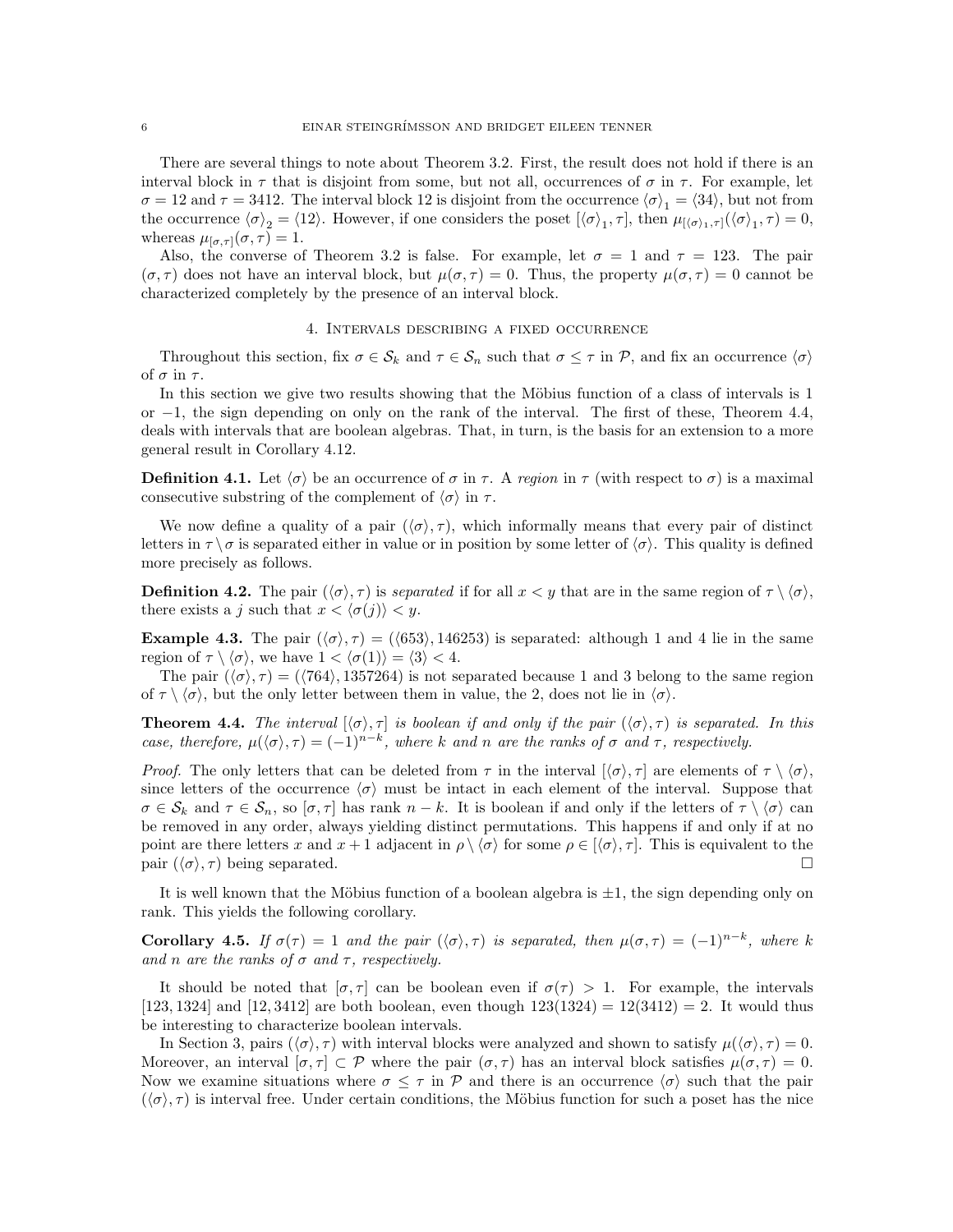form  $\mu(\langle \sigma \rangle, \tau) = (-1)^r$ , where r is the rank of  $[\langle \sigma \rangle, \tau]$ . We believe that this property holds for a large class of intervals and give one such subclass here.

A few preliminaries are necessary before proving Theorem 4.11.

**Definition 4.6.** The subposet  $\llbracket \langle \pi \rangle$ ,  $\rho \rrbracket$  of  $[\langle \pi \rangle$ ,  $\rho]$  consists of all  $\omega \in [\langle \pi \rangle, \rho]$  such that the pair  $(\langle \pi \rangle, \omega)$ is interval free. In particular, it is always the case that  $\langle \pi \rangle \in [\! [\langle \pi \rangle, \rho ]\!],$  and  $\rho \in [\! [\langle \pi \rangle, \rho ]\!]$  if the pair  $(\langle \pi \rangle, \rho)$  is interval free.

Remark 4.7. By Theorem 3.1, the poset  $\llbracket \langle \sigma \rangle, \tau \rrbracket$  is obtained by removing from  $[\langle \sigma \rangle, \tau]$  only elements  $π$  with  $μ(φ), π) = 0$ . When the pair  $(φ), τ)$  is interval free, we are thus replacing  $[φ, τ]$  by a subposet,  $\langle \sigma \rangle$ ,  $\tau \rangle$ , which has the same Möbius function as  $\langle \sigma \rangle$ ,  $\tau$ .

**Definition 4.8.** A subset S of a graded poset P has the *rank property* if it contains as many elements of even rank in  $P$  as it does of odd rank. Such an  $S$  is called RP. If  $S$  is all of  $P$  we use the same terminology for P itself.

The following lemma suggests the relevance of the rank property.

**Lemma 4.9.** An RP poset  $P$  has the following properties.

- (a) If  $X \subseteq P$  is RP as well, then  $P \setminus X$  is RP.
- (b) If P is bounded, with minimal element  $\hat{0}$  and maximal element  $\hat{1}$ , and if  $\mu_P(\hat{0}, x) = (-1)^{\text{rk}(x)}$ for all  $x \in [\hat{0}, \hat{1})$ , then  $\mu_P(\hat{0}, \hat{1}) = (-1)^{\text{rk}(P)}$ .

Proof. Part (a) is obvious.

By Definition 2.6,

$$
\mu(\hat{0}, \hat{1}) = -r_0 + r_1 - r_2 + \dots - (-1)^{\text{rk}(P)-1} r_{\text{rk}(P)-1},\tag{5}
$$

where  $r_i$  is the number of elements of rank i in P. The poset P is RP, so

 $r_0 + r_2 + r_4 + \cdots = r_1 + r_3 + r_5 + \cdots,$ 

with one sum going to  $r_{rk(P)-1}$  and the other to  $r_{rk(P)}$ . This is equivalent to

$$
(-1)^{\mathrm{rk}(P)}r_{\mathrm{rk}(P)} = -r_0 + r_1 - r_2 + \cdots - (-1)^{\mathrm{rk}(P)-1}r_{\mathrm{rk}(P)-1}.
$$

Thus equation (5) simplifies to  $\mu(\hat{0}, \hat{1}) = (-1)^{rk(P)} r_{rk(P)}$ . Since  $r_{rk(P)} = 1$ , this means that  $\mu(\hat{0}, \hat{1}) =$  $(-1)^{\text{rk}(P)}$ , proving part (b).

We will show that under particular conditions, the poset  $\langle \sigma \rangle$ ,  $\tau$  is RP, regardless of whether the pair  $(\langle \sigma \rangle, \tau)$  is interval free. When the pair is interval free, and thus  $\tau \in [\langle \sigma \rangle, \tau]$ , this will imply that  $\mu(\langle \sigma \rangle, \tau) = (-1)^{n-k}$  in both  $[\langle \sigma \rangle, \tau]$  and  $[\langle \sigma \rangle, \tau]$ .

Recall Definition 2.14 of the set  $C = \tau \setminus \langle \sigma \rangle$ : C consists of those values of [1, n] that are not part of the occurrence  $\langle \sigma \rangle$ . This set holds the key to the proof because we have fixed the occurrence  $\langle \sigma \rangle$ of  $\sigma$  in  $\tau$ , so elements of  $\langle \sigma \rangle$ ,  $\tau$  differ only in the letters of C.

Any permutation  $\rho \in [\langle \sigma \rangle, \tau]$  can be identified with the subset of letters  $\rho \setminus \langle \sigma \rangle \subseteq C$ . However, there may be distinct subsets S and S' of C for which the permutations  $\langle \sigma \rangle + S$  and  $\langle \sigma \rangle + S'$  are order isomorphic, having the occurrence  $\langle \sigma \rangle$  in the same places. Of course, two such permutations correspond to the same element of  $\langle \sigma \rangle$ ,  $\tau$ . When discussing something of the form  $\langle \sigma \rangle + S$ , where the letters of S are added to the occurrence  $\langle \sigma \rangle$ , it will be understood that this indicates the order isomorphic element in  $[\langle \sigma \rangle, \tau]$  (or in  $[\langle \sigma \rangle, \tau]$  as appropriate), having the occurrence  $\langle \sigma \rangle$  in the same positions.

We now come to the definitions of the conditions under which the Möbius function of an interval free pair  $(\sigma, \tau)$  can be shown to be either 1 or -1, depending only on the rank of the interval. Note that there is a relationship between the following definition and the notion of "separated" (see Definition 4.2).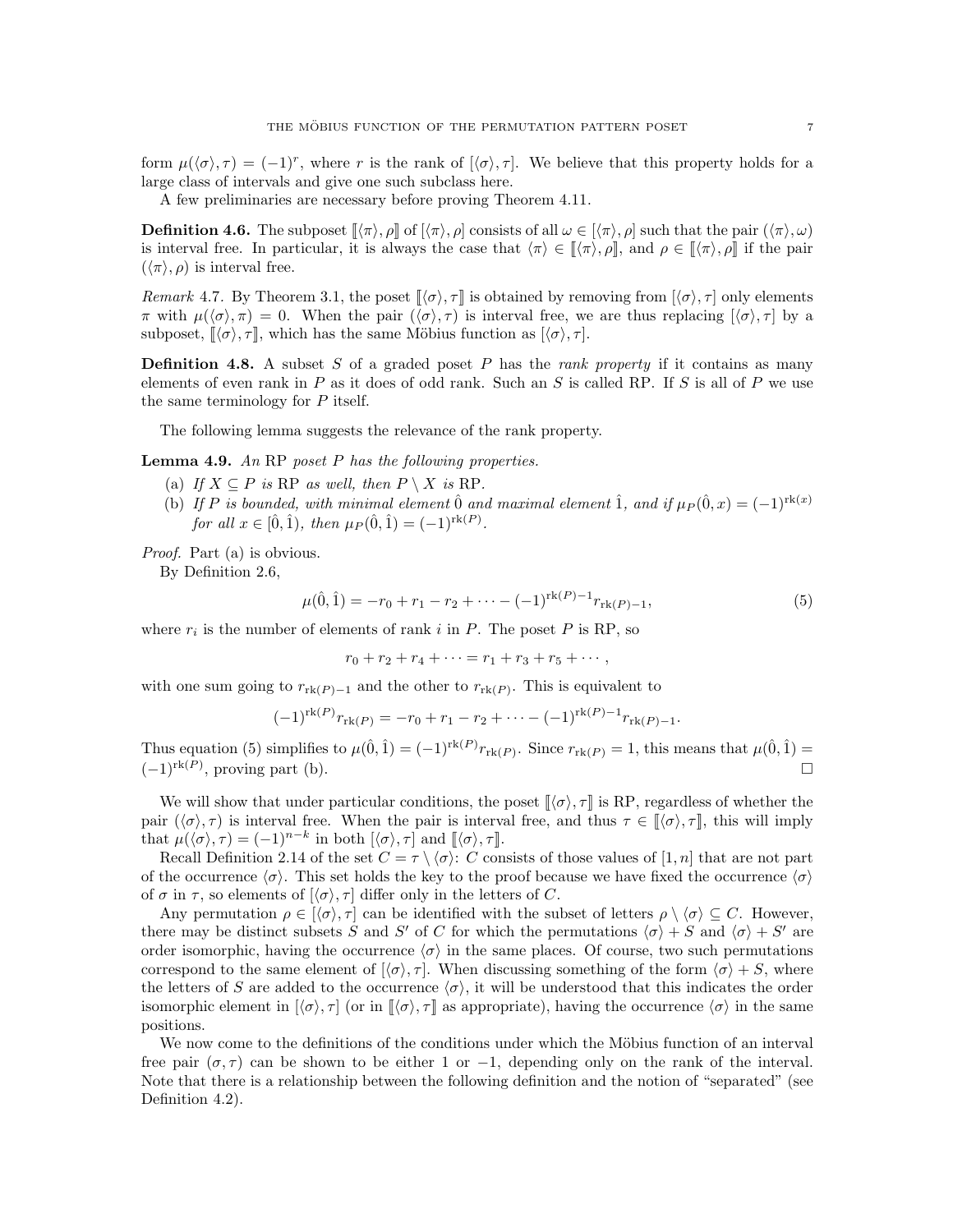**Definition 4.10.** Two letters a and b, with  $a < b$ , in the complement of  $\sigma$  in  $\tau$  are *similar* if they are in the same region and there is no  $c \in \langle \sigma \rangle$  such that  $a < c < b$ . A group of similar letters in the complement consists of two or more similar letters.

As an example, if  $\tau = 357128469$  and  $\langle \sigma \rangle = \langle 184 \rangle$ , then the regions are 357−2−69. The letters 3 and 5 are not similar, since  $4 \in \langle \sigma \rangle$ . The letters 5 and 7 are similar, because the only letter between them in value, namely 6, belongs to the complement of  $\langle \sigma \rangle$ .

**Theorem 4.11.** Fix  $\sigma \in S_k$  and  $\tau \in S_n$ , where  $k \lt n$ , and let  $\langle \sigma \rangle$  be an occurrence of  $\sigma$  in  $\tau$ . If there is at most one maximal group of similar letters in all the regions of  $\tau$ , then  $\langle \sigma \rangle$ ,  $\tau \rangle$  is RP.

Proof. Suppose that there is no maximal group; that is, no two letters in the same region are similar. Then the pair  $(\sigma, \tau)$  is separated, so, by Theorem 4.4, the interval  $(\neg \sigma)$ ,  $\tau$  is a nontrivial boolean algebra, which is RP.

Now suppose that there is a unique maximal group of similar letters, and that it consists of  $m \geq 2$ letters. We prove the result by induction on  $(n - k) - m$ .

If  $n - k = m$ , then the entire complement  $\tau \setminus \langle \sigma \rangle$  is this group of m similar letters, which forms an interval block. Thus  $[\![\langle \sigma \rangle, \tau]\!]$  consists of two elements: the element  $\langle \sigma \rangle$  and the element obtained by adding to  $\langle \sigma \rangle$  a single letter from the complement  $\tau \setminus \langle \sigma \rangle$ . This poset is obviously RP.

Now assume the result for all  $(n - k) - m < r$ , where  $r \ge 1$  and suppose that  $(n - k) - m = r$ . This means that in addition to the group of m elements, there are r other letters in  $\tau \setminus \langle \sigma \rangle$ , none of which is similar to any other letter in its respective region. Suppose that  $x$  is one of these letters. Then the poset  $\llbracket \langle \sigma \rangle, \tau \rrbracket$  is isomorphic to the disjoint union of the posets  $\llbracket \langle \sigma \rangle, \tau \setminus \{x\} \rrbracket \sqcup \llbracket \langle \sigma \rangle + x, \tau \rrbracket$ , based on whether an element of  $\langle \sigma \rangle$ ,  $\tau$  includes the letter x or not. Each of these intervals satisfies the hypotheses of the theorem, and by induction we know that they are both RP. Therefore  $\langle \sigma \rangle$ ,  $\tau$ is RP as well.

Corollary 4.12. If  $\sigma$  and  $\tau$  satisfy the hypotheses of Theorem 4.11, and the pair  $(\sigma, \tau)$  is interval free, then  $\mu(\sigma, \tau) = (-1)^{n-k}$ .

Proof. This follows from Lemma 4.9 and Theorem 4.11.

$$
\qquad \qquad \Box
$$

The hypotheses of Theorem 4.11 cannot be weakened to encompass all interval free pairs  $(\sigma, \tau)$ . The smallest  $\tau$  for which there are counterexamples  $(\langle \sigma \rangle, \tau]$  with  $\mu(\sigma, \tau) \neq \pm 1$  have length 10, where the shortest  $\sigma$  have length 3. The only counterexample in that case, up to trivial symmetries, is when  $\sigma = 321$  and  $\tau = 2, 5, 1, 7, 3, 10, 4, 6, 9, 8$  (we use commas here to clarify which values are two-digit numbers). The only occurrence of  $\sigma$  in  $\tau$  here is  $\langle 10, 9, 8 \rangle$ , so the complement is 25173 – 46, which has no interval blocks, but  $\mu(\sigma, \tau) = 0$ .

Another counterexample, where the Möbius function has value 2, is

$$
\sigma = 2341, \ \tau = 2, 3, 8, 1, 6, 12, 4, 10, 5, 9, 7, 11, 2.
$$

Here the only occurrence of 2341 is  $\langle 2381 \rangle$ . Thus the complement is a single region of eight letters.

#### 5. Open problems

We have gathered data to support the following two conjectures.

Conjecture 5.1. Suppose that  $\tau$  avoids the pattern 132 (or, equivalently, 312, or 213, or 231). Then  $\mu(1,\tau)$  is either 0, 1, or -1.

**Conjecture 5.2.** Suppose that  $\tau$ , and hence the entire interval  $[\sigma, \tau]$  for any  $\sigma$ , avoids the pattern 132 (or, equivalently, 312, or 213, or 231). Then we have  $|\mu(\sigma, \tau)| \leq \sigma(\tau)$ .

Because of the symmetries between the patterns 132, 231, 213, 312, if Conjecture 5.2 is true for any one of them, it is true for each of them. Thus, the combined contrapositives of the corresponding four conjectures say that if  $|\mu(\sigma, \tau)|$  exceeds  $\sigma(\tau)$ , then  $\tau$  must contain all of the patterns 132, 231, 213 and 312.